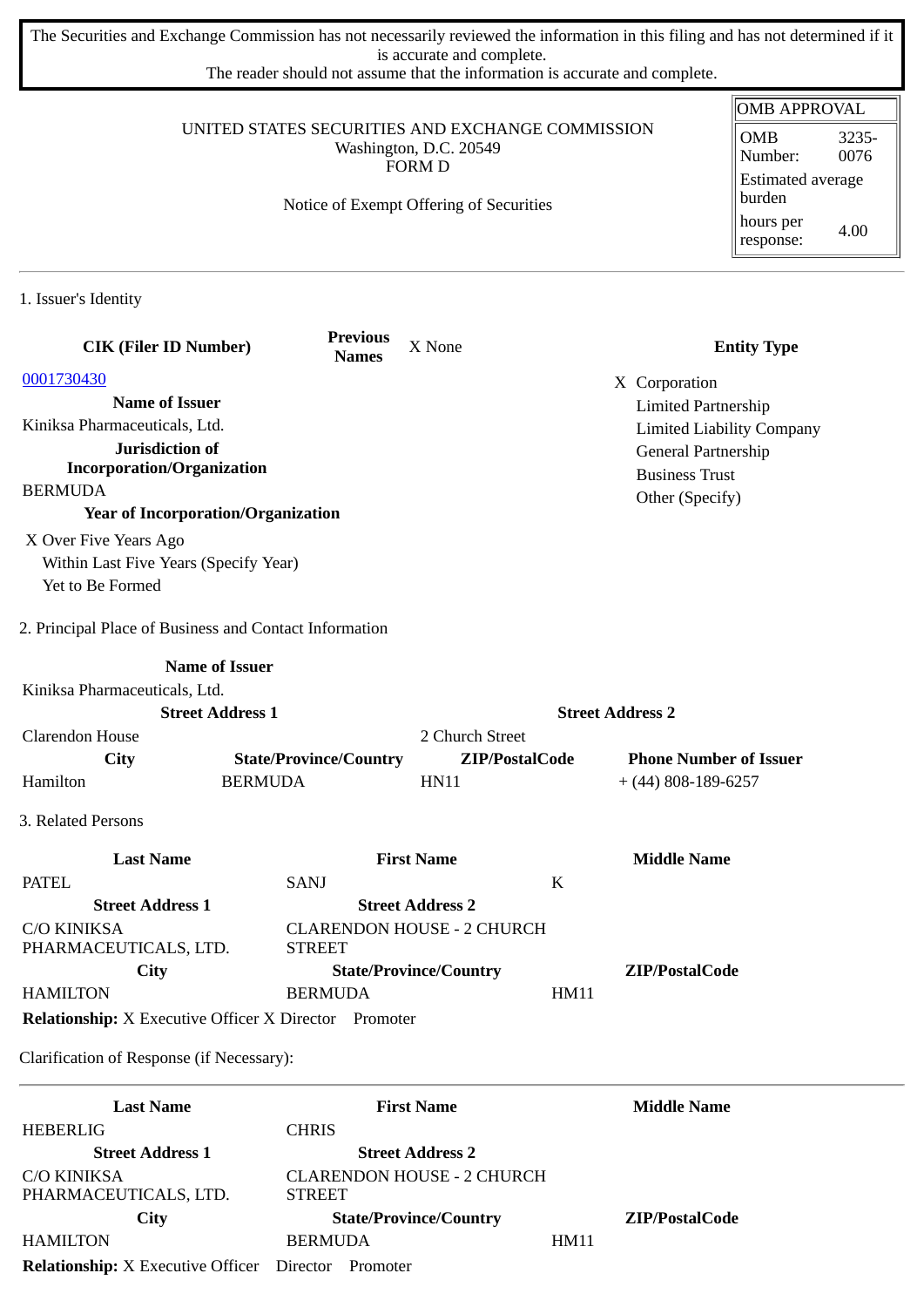| <b>Last Name</b>                                           | <b>First Name</b>                                  |             | <b>Middle Name</b> |
|------------------------------------------------------------|----------------------------------------------------|-------------|--------------------|
| <b>BAKER</b>                                               | <b>FELIX</b>                                       | J           |                    |
| <b>Street Address 1</b>                                    | <b>Street Address 2</b>                            |             |                    |
| <b>C/O KINIKSA</b><br>PHARMACEUTICALS, LTD.                | <b>CLARENDON HOUSE - 2 CHURCH</b><br><b>STREET</b> |             |                    |
| <b>City</b>                                                | <b>State/Province/Country</b>                      |             | ZIP/PostalCode     |
| <b>HAMILTON</b>                                            | <b>BERMUDA</b>                                     | <b>HM11</b> |                    |
| <b>Relationship:</b> Executive Officer X Director Promoter |                                                    |             |                    |
| Clarification of Response (if Necessary):                  |                                                    |             |                    |
| <b>INDEPENDENT DIRECTOR</b>                                |                                                    |             |                    |
| <b>Last Name</b>                                           | <b>First Name</b>                                  |             | <b>Middle Name</b> |
| <b>BIGGAR</b>                                              | <b>STEPHEN</b>                                     | $\mathbf R$ |                    |
| <b>Street Address 1</b>                                    | <b>Street Address 2</b>                            |             |                    |
| <b>C/O KINIKSA</b><br>PHARMACEUTICALS, LTD.                | <b>CLARENDON HOUSE - 2 CHURCH</b><br><b>STREET</b> |             |                    |
| City                                                       | <b>State/Province/Country</b>                      |             | ZIP/PostalCode     |
| <b>HAMILTON</b>                                            | <b>BERMUDA</b>                                     | <b>HM11</b> |                    |
| <b>Relationship:</b> Executive Officer X Director Promoter |                                                    |             |                    |
| Clarification of Response (if Necessary):                  |                                                    |             |                    |
| <b>Last Name</b>                                           | <b>First Name</b>                                  |             | <b>Middle Name</b> |
| <b>LEVY</b>                                                | <b>RICHARD</b>                                     | S           |                    |
| <b>Street Address 1</b>                                    | <b>Street Address 2</b>                            |             |                    |
| C/O KINIKSA<br>PHARMACEUTICALS, LTD.                       | <b>CLARENDON HOUSE - 2 CHURCH</b><br><b>STREET</b> |             |                    |
| <b>City</b>                                                | <b>State/Province/Country</b>                      |             | ZIP/PostalCode     |
| <b>HAMILTON</b>                                            | <b>BERMUDA</b>                                     | <b>HM11</b> |                    |
| Relationship: Executive Officer X Director Promoter        |                                                    |             |                    |

Clarification of Response (if Necessary):

|                                      | <b>Last Name</b>                    | <b>First Name</b>                                  |      | <b>Middle Name</b> |
|--------------------------------------|-------------------------------------|----------------------------------------------------|------|--------------------|
| <b>MALLEY</b>                        |                                     | <b>THOMAS</b>                                      | R    |                    |
|                                      | <b>Street Address 1</b>             | <b>Street Address 2</b>                            |      |                    |
| C/O KINIKSA<br>PHARMACEUTICALS, LTD. |                                     | <b>CLARENDON HOUSE - 2 CHURCH</b><br><b>STREET</b> |      |                    |
|                                      | City                                | <b>State/Province/Country</b>                      |      | ZIP/PostalCode     |
| <b>HAMILTON</b>                      |                                     | <b>BERMUDA</b>                                     | HM11 |                    |
| <b>Relationship:</b>                 | <b>Executive Officer X Director</b> | Promoter                                           |      |                    |

Clarification of Response (if Necessary):

|                                      | <b>Last Name</b>                             |                | <b>First Name</b>                 |      | <b>Middle Name</b> |
|--------------------------------------|----------------------------------------------|----------------|-----------------------------------|------|--------------------|
| <b>MCCAIN</b>                        |                                              | <b>TRACEY</b>  |                                   | L    |                    |
|                                      | <b>Street Address 1</b>                      |                | <b>Street Address 2</b>           |      |                    |
| C/O KINIKSA<br>PHARMACEUTICALS, LTD. |                                              | <b>STREET</b>  | <b>CLARENDON HOUSE - 2 CHURCH</b> |      |                    |
|                                      | City                                         |                | <b>State/Province/Country</b>     |      | ZIP/PostalCode     |
| <b>HAMILTON</b>                      |                                              | <b>BERMUDA</b> |                                   | HM11 |                    |
| <b>Relationship:</b>                 | <b>Executive Officer X Director Promoter</b> |                |                                   |      |                    |

Clarification of Response (if Necessary):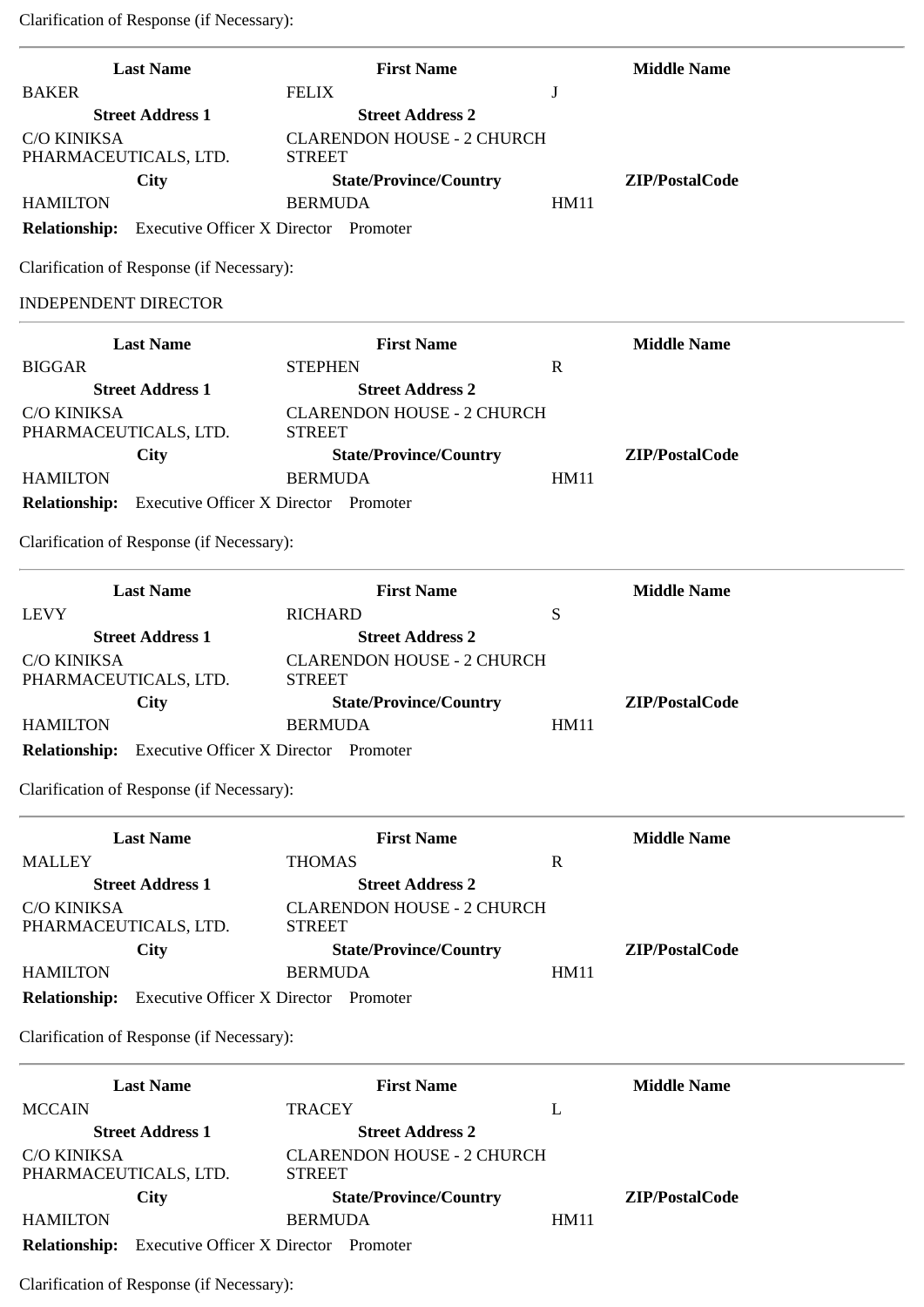| <b>Last Name</b>                                              | <b>First Name</b>                            |      | <b>Middle Name</b> |
|---------------------------------------------------------------|----------------------------------------------|------|--------------------|
| <b>POPOVITS</b>                                               | <b>KIMBERLY</b>                              | J    |                    |
| <b>Street Address 1</b>                                       | <b>Street Address 2</b>                      |      |                    |
| <b>C/O KINIKSA</b>                                            | <b>CLARENDON HOUSE - 2 CHURCH</b>            |      |                    |
| PHARMACEUTICALS, LTD.                                         | <b>STREET</b>                                |      |                    |
| <b>City</b>                                                   | <b>State/Province/Country</b>                |      | ZIP/PostalCode     |
| <b>HAMILTON</b>                                               | <b>BERMUDA</b>                               | HM11 |                    |
| <b>Relationship:</b>                                          | <b>Executive Officer X Director</b> Promoter |      |                    |
| Clarification of Response (if Necessary):<br><b>Last Name</b> | <b>First Name</b>                            |      | <b>Middle Name</b> |
| <b>QUART</b>                                                  | <b>BARRY</b>                                 | D    |                    |
| <b>Street Address 1</b>                                       | <b>Street Address 2</b>                      |      |                    |
| C/O KINIKSA                                                   | <b>CLARENDON HOUSE - 2 CHURCH</b>            |      |                    |
| PHARMACEUTICALS, LTD.                                         | <b>STREET</b>                                |      |                    |
| City                                                          | <b>State/Province/Country</b>                |      | ZIP/PostalCode     |
| <b>HAMILTON</b>                                               | <b>BERMUDA</b>                               | HM11 |                    |
| <b>Executive Officer X Director</b><br><b>Relationship:</b>   |                                              |      |                    |

Clarification of Response (if Necessary):

4. Industry Group

| Agriculture                                           |  | <b>Health Care</b>         | Retailing                 |
|-------------------------------------------------------|--|----------------------------|---------------------------|
| Banking & Financial Services                          |  | Biotechnology              | <b>Restaurants</b>        |
| <b>Commercial Banking</b>                             |  | <b>Health Insurance</b>    | Technology                |
| Insurance<br>Investing                                |  | Hospitals & Physicians     | Computers                 |
| <b>Investment Banking</b>                             |  | X Pharmaceuticals          | Telecommunications        |
| Pooled Investment Fund                                |  | Other Health Care          | Other Technology          |
| Is the issuer registered as                           |  | Manufacturing              | Travel                    |
| an investment company under<br>the Investment Company |  | <b>Real Estate</b>         | Airlines & Airports       |
| Act of 1940?                                          |  | Commercial                 | Lodging & Conventions     |
| Yes<br>N <sub>0</sub>                                 |  | Construction               | Tourism & Travel Services |
| Other Banking & Financial Services                    |  | <b>REITS &amp; Finance</b> | Other Travel              |
| <b>Business Services</b>                              |  | Residential                | Other                     |
| Energy                                                |  | <b>Other Real Estate</b>   |                           |
| Coal Mining                                           |  |                            |                           |
| <b>Electric Utilities</b>                             |  |                            |                           |
| <b>Energy Conservation</b>                            |  |                            |                           |

Oil & Gas

Environmental Services

Other Energy

# 5. Issuer Size

| <b>Revenue Range</b>           | OR | <b>Aggregate Net Asset Value Range</b> |
|--------------------------------|----|----------------------------------------|
| No Revenues                    |    | No Aggregate Net Asset Value           |
| $$1 - $1,000,000$              |    | $$1 - $5,000,000$                      |
| $$1,000,001 - $5,000,000$      |    | $$5,000,001 - $25,000,000$             |
| $$5,000,001 -$<br>\$25,000,000 |    | \$25,000,001 - \$50,000,000            |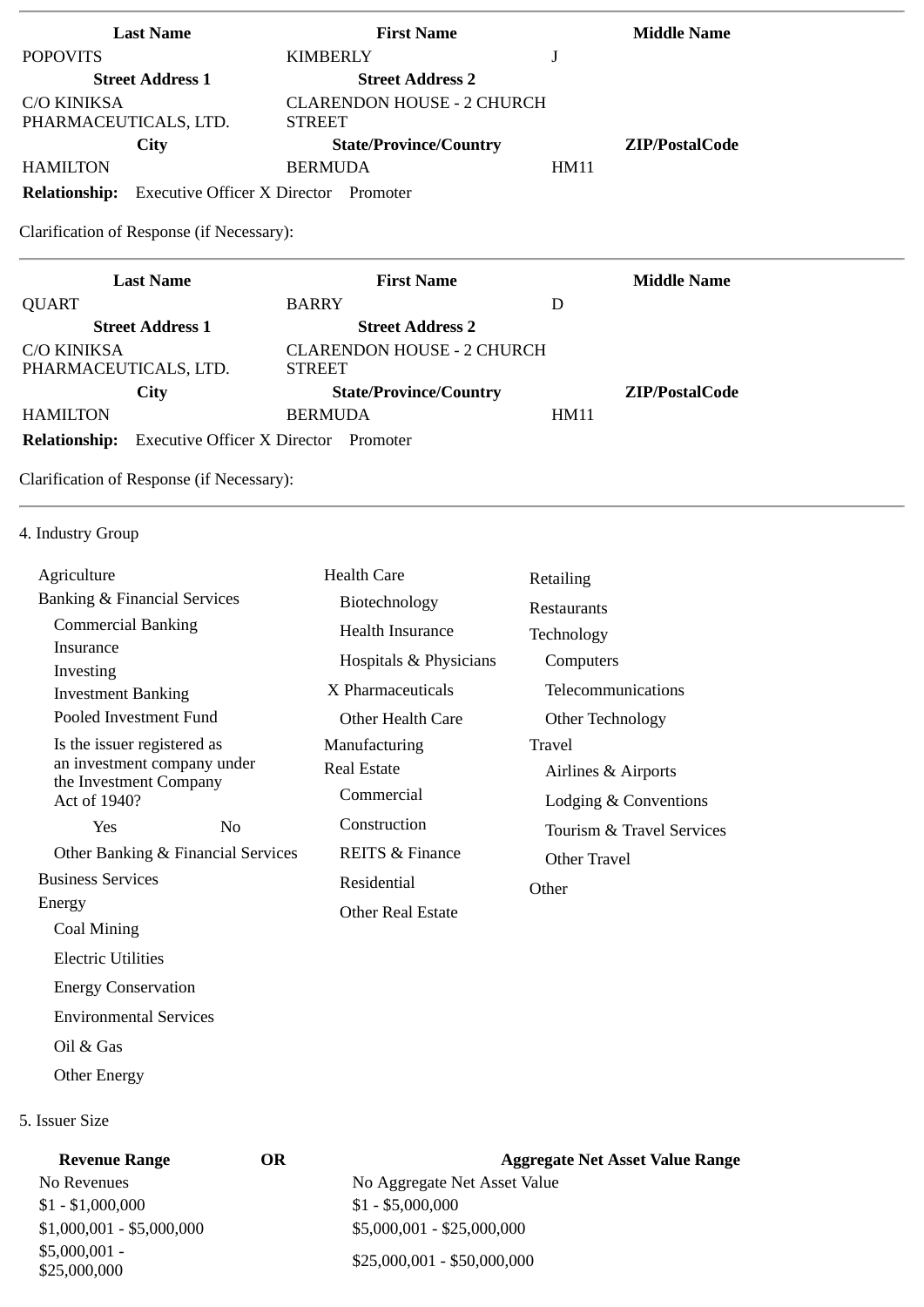| \$25,000,001 -<br>\$100,000,000                                                                                                        | \$50,000,001 - \$100,000,000 |                        |                                                 |                 |
|----------------------------------------------------------------------------------------------------------------------------------------|------------------------------|------------------------|-------------------------------------------------|-----------------|
| Over \$100,000,000                                                                                                                     | Over \$100,000,000           |                        |                                                 |                 |
| X Decline to Disclose                                                                                                                  | Decline to Disclose          |                        |                                                 |                 |
| Not Applicable                                                                                                                         | Not Applicable               |                        |                                                 |                 |
| 6. Federal Exemption(s) and Exclusion(s) Claimed (select all that apply)                                                               |                              |                        |                                                 |                 |
|                                                                                                                                        |                              |                        | <b>Investment Company Act Section 3(c)</b>      |                 |
| Rule $504(b)(1)$ (not (i), (ii) or (iii))                                                                                              | Section $3(c)(1)$            |                        | Section $3(c)(9)$                               |                 |
| Rule 504 (b)(1)(i)                                                                                                                     | Section $3(c)(2)$            |                        | Section $3(c)(10)$                              |                 |
| Rule 504 (b)(1)(ii)                                                                                                                    | Section $3(c)(3)$            |                        | Section $3(c)(11)$                              |                 |
| Rule 504 (b)(1)(iii)                                                                                                                   |                              |                        |                                                 |                 |
| $X$ Rule 506(b)                                                                                                                        | Section $3(c)(4)$            |                        | Section $3(c)(12)$                              |                 |
| Rule $506(c)$                                                                                                                          | Section $3(c)(5)$            |                        | Section $3(c)(13)$                              |                 |
| Securities Act Section 4(a)(5)                                                                                                         | Section $3(c)(6)$            |                        | Section $3(c)(14)$                              |                 |
|                                                                                                                                        | Section $3(c)(7)$            |                        |                                                 |                 |
| 7. Type of Filing                                                                                                                      |                              |                        |                                                 |                 |
| X New Notice Date of First Sale 2019-03-08<br>Amendment                                                                                | First Sale Yet to Occur      |                        |                                                 |                 |
| 8. Duration of Offering                                                                                                                |                              |                        |                                                 |                 |
| Does the Issuer intend this offering to last more than one year?                                                                       |                              | Yes X No               |                                                 |                 |
| 9. Type(s) of Securities Offered (select all that apply)                                                                               |                              |                        |                                                 |                 |
| X Equity                                                                                                                               |                              |                        | Pooled Investment Fund Interests                |                 |
| Debt                                                                                                                                   |                              |                        | Tenant-in-Common Securities                     |                 |
| Option, Warrant or Other Right to Acquire Another Security                                                                             |                              |                        | <b>Mineral Property Securities</b>              |                 |
| Security to be Acquired Upon Exercise of Option, Warrant or<br>Other Right to Acquire Security                                         |                              | Other (describe)       |                                                 |                 |
| 10. Business Combination Transaction                                                                                                   |                              |                        |                                                 |                 |
| Is this offering being made in connection with a business combination transaction, such as<br>a merger, acquisition or exchange offer? |                              |                        | X Yes No                                        |                 |
| Clarification of Response (if Necessary):                                                                                              |                              |                        |                                                 |                 |
| Please see Form 10-K filed on March 12, 2019                                                                                           |                              |                        |                                                 |                 |
| 11. Minimum Investment                                                                                                                 |                              |                        |                                                 |                 |
| Minimum investment accepted from any outside investor \$0 USD                                                                          |                              |                        |                                                 |                 |
| 12. Sales Compensation                                                                                                                 |                              |                        |                                                 |                 |
| Recipient                                                                                                                              |                              |                        | Recipient CRD Number X None                     |                 |
| (Associated) Broker or Dealer X None                                                                                                   |                              |                        | (Associated) Broker or Dealer CRD Number X None |                 |
| <b>Street Address 1</b>                                                                                                                |                              |                        | <b>Street Address 2</b>                         |                 |
| City                                                                                                                                   |                              | State/Province/Country |                                                 | ZIP/Postal Code |
| State(s) of Solicitation (select all that apply)<br>Check "All States" or check individual States                                      | <b>All States</b>            | Foreign/non-US         |                                                 |                 |

13. Offering and Sales Amounts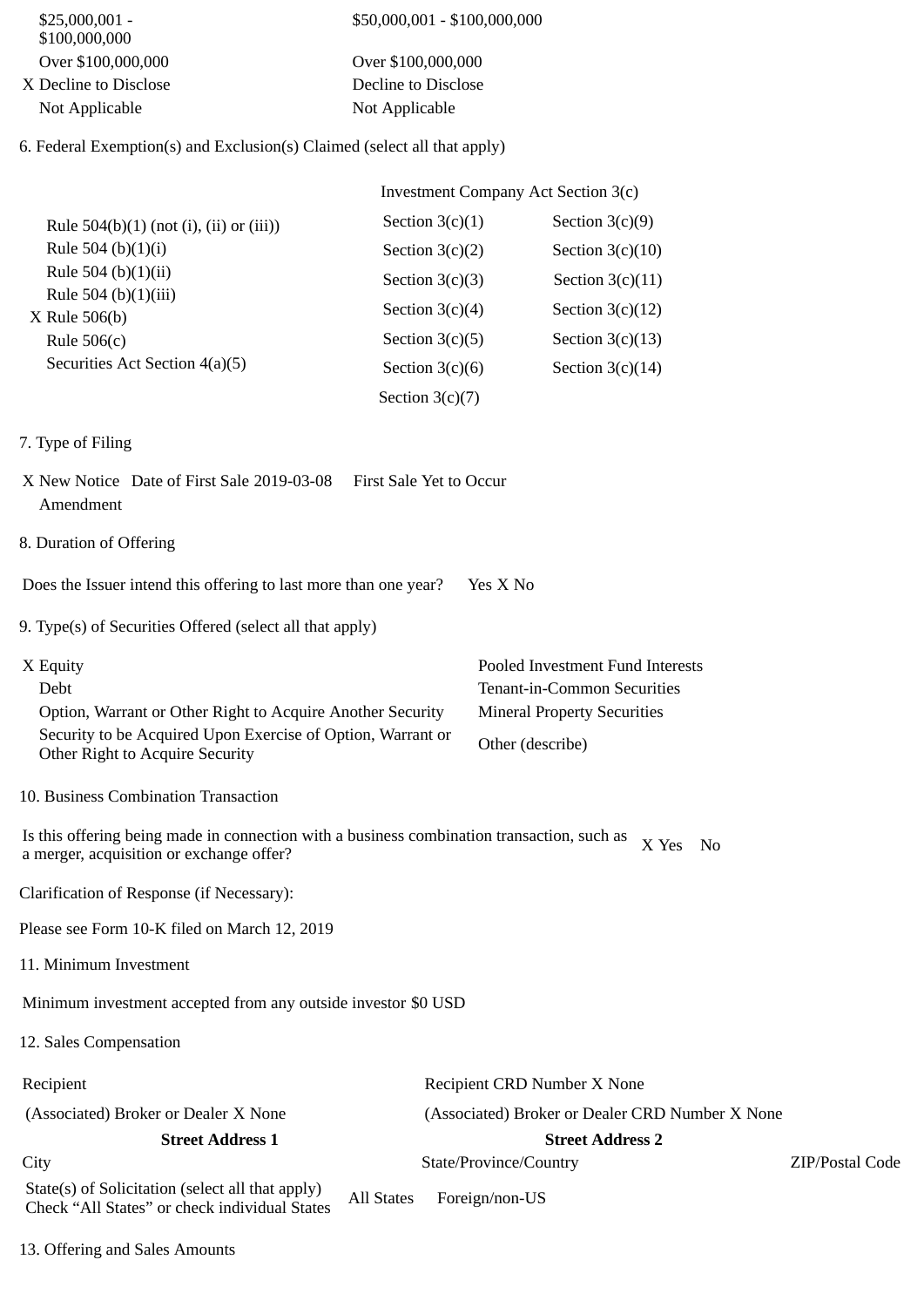Total Offering Amount \$5,949,876 USD or Indefinite Total Amount Sold \$5,949,876 USD Total Remaining to be Sold \$0 USD or Indefinite

Clarification of Response (if Necessary):

### 14. Investors

Select if securities in the offering have been or may be sold to persons who do not qualify as accredited investors, and enter the number of such non-accredited investors who already have invested in the offering. Regardless of whether securities in the offering have been or may be sold to persons who do not qualify as accredited investors, enter the total number of investors who already have invested in the offering:

| 1 |  |  |
|---|--|--|

#### 15. Sales Commissions & Finder's Fees Expenses

Provide separately the amounts of sales commissions and finders fees expenses, if any. If the amount of an expenditure is not known, provide an estimate and check the box next to the amount.

| <b>Sales Commissions</b> | \$0 USD Estimate |
|--------------------------|------------------|
| Finders' Fees            | \$0 USD Estimate |

Clarification of Response (if Necessary):

#### 16. Use of Proceeds

Provide the amount of the gross proceeds of the offering that has been or is proposed to be used for payments to any of the persons required to be named as executive officers, directors or promoters in response to Item 3 above. If the amount is unknown, provide an estimate and check the box next to the amount.

## \$0 USD Estimate

Clarification of Response (if Necessary):

Signature and Submission

Please verify the information you have entered and review the Terms of Submission below before signing and clicking SUBMIT below to file this notice.

### Terms of Submission

In submitting this notice, each issuer named above is:

- Notifying the SEC and/or each State in which this notice is filed of the offering of securities described and undertaking to furnish them, upon written request, in the accordance with applicable law, the information furnished to offerees.\*
- Irrevocably appointing each of the Secretary of the SEC and, the Securities Administrator or other legally designated officer of the State in which the issuer maintains its principal place of business and any State in which this notice is filed, as its agents for service of process, and agreeing that these persons may accept service on its behalf, of any notice, process or pleading, and further agreeing that such service may be made by registered or certified mail, in any Federal or state action, administrative proceeding, or arbitration brought against the issuer in any place subject to the jurisdiction of the United States, if the action, proceeding or arbitration (a) arises out of any activity in connection with the offering of securities that is the subject of this notice, and (b) is founded, directly or indirectly, upon the provisions of: (i) the Securities Act of 1933, the Securities Exchange Act of 1934, the Trust Indenture Act of 1939, the Investment Company Act of 1940, or the Investment Advisers Act of 1940, or any rule or regulation under any of these statutes, or (ii) the laws of the State in which the issuer maintains its principal place of business or any State in which this notice is filed.
- Certifying that, if the issuer is claiming a Regulation D exemption for the offering, the issuer is not disqualified from relying on Rule 504 or Rule 506 for one of the reasons stated in Rule 504(b)(3) or Rule 506(d).

Each Issuer identified above has read this notice, knows the contents to be true, and has duly caused this notice to be signed on its behalf by the undersigned duly authorized person.

For signature, type in the signer's name or other letters or characters adopted or authorized as the signer's signature.

| 1SSUe <sup>r</sup><br>---- | . | .<br>orene. | – | ----- |
|----------------------------|---|-------------|---|-------|
|                            |   |             |   |       |